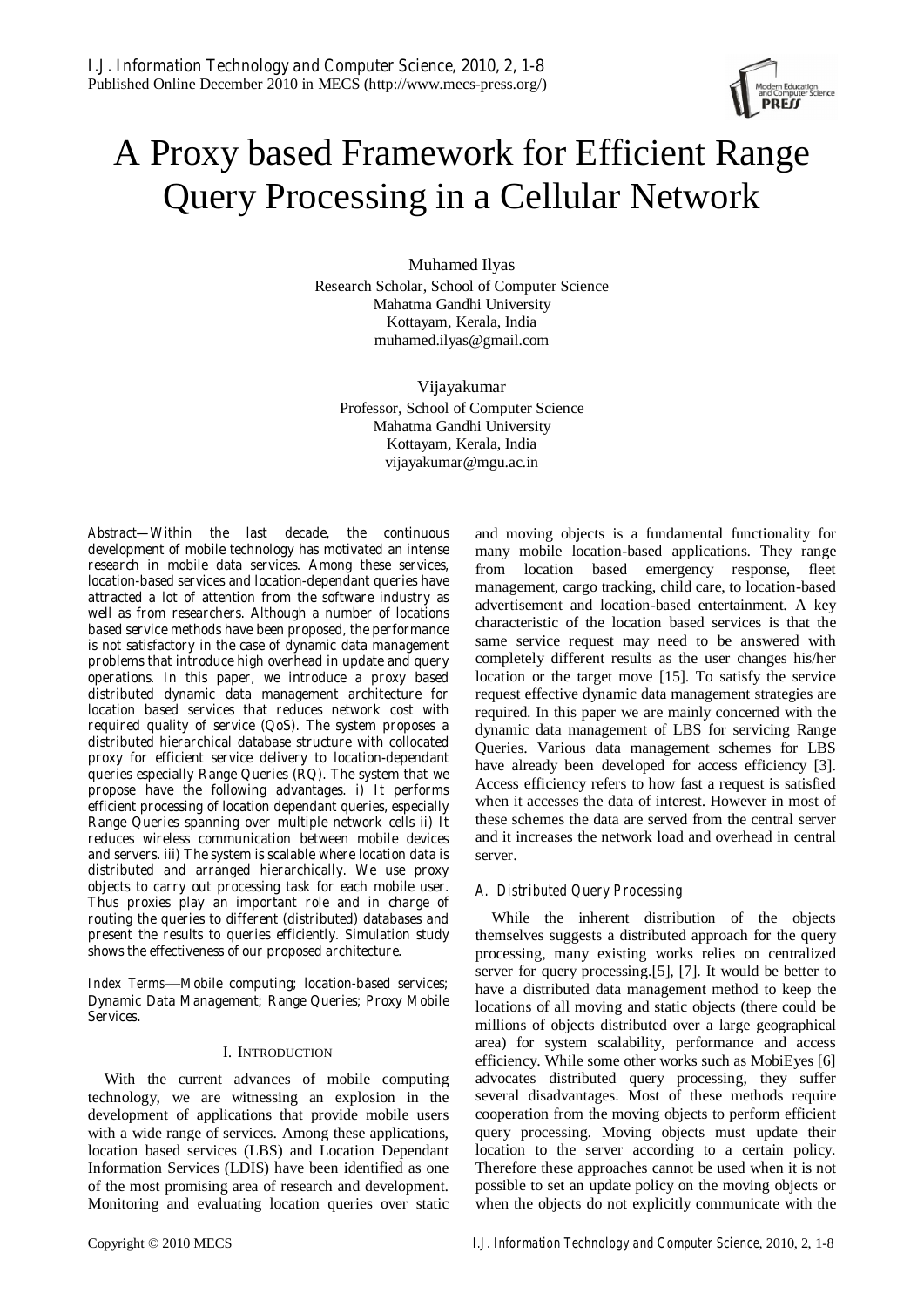server [9]. Also their approach may overload the user devices and increase the wireless communication overheads.

In our pervious paper [14] we presented a distributed architecture of hierarchical databases with collocated service proxies. It consists of collection of database servers, base stations, application servers and a large number of static and mobile objects. Each base station has its own coverage area called cells. It considers a distributed environment where the information about the static and mobile objects inside the cell is maintained by the database server of each cell. The database server manages the location data of mobile users and static objects, such as gas stations, restaurants, etc. Location queries are registered and evaluated at the database server. We would like to stress that we are not concerned about the problem of how a database server is aware of the location of static or mobile objects; for example, it could receive location update from GPS-equipped moving objects or it could explicitly locate the moving objects when needed.

This architecture uses dynamic data management strategies to address different queries especially, range queries, where the range overlaps with the neighboring cells. When a user issues a query to the database server, it creates a service proxy object for this user, if there is no proxy already exists for this user. It assumes that the proxy is location-aware with GPS enabled devices. The service proxy performs tasks such as accepting data request to access mobile services on behalf of the user, convert query into standard SQL statements, calculate the spatial intersection of the query scope with the neighboring cells, search the local database for the cached result that matches the request, forwarding the query to the higher level if the query scope (range) overlaps with the scope of the neighboring cells., formatting the data request to various application formats, and forwarding the result to the mobile user. The personal proxy, that is, the proxy created on a per-user basis, is a "mobile proxy" which moves with the user during location handoffs to minimize the network signaling cost while maintaining the required quality of service. The leaf nodes of the tree structure are the local database of each cell, and these databases contain the information about the data objects of that cell.

The rest of the paper is organized as follows. Section 2 provides a survey is related issues and research work. Section 3 presents classification of query. Section 4 explains the proposed architecture, proxy behavior and hierarchical database model. We also model the data dissemination method. Section 5 presents the simulation results. Section 6 concludes the paper.

# II. RELATED WORKS

LBS are services that answer the mobile user queries based on the location where the queries are issued. Effective dynamic data management strategies are required for servicing such queries with reasonable accuracy and response time. With respect to the previous

works of Dynamic data management and proxy-based location services, Joshi and Brewer et al. [13] discussed server-side proxies concerned with content transformation and adaptation, each acting like a gateway to interact with a number of clients. Baoshan Gu and Ing-Ray Chen [3] investigated the concept of locationaware mobile service management scheme based on personal proxies. But this scheme does not address the problem of range queries where the range of the query overlaps with neighboring cells, or partially out of the cell, especially when the mobile is at the edge of the outer cell. Also the data are served from the central server and so, the overhead in the central server is quite high [9]. To reduce the overhead in central server, several caching schemes have been proposed [5, 11]. The issue of dynamic data management in Mobile environment has also been discussed in the context of replicated database [16]. Some works considered distributed environment for dynamic data management. Jayaputra and Taniar [11, 12] focused on Range queries on static objects regarding the location of the mobile user. They considered a distributed environment where the information about static objects is served by the base station. The limitation of the above approach is that, the system has to fetch data from each neighboring cell, if the Range query spans the spatial boundaries of several cells (local servers), which may lead to high overhead in communication. Shiow-yang Wu and Kun-Ta Wu [15] suggested a set of dynamic data management strategies that employs judicious caching, proactive server pushing and neighborhood replication to reduce service cost and improve response time under changing user mobility and access patterns. In this, the caching technique and service management is suggested on a per cell basis, which requires more resources if the number of range queries which overlaps neighboring cells are high. Bamba and Liu [2] proposed a grid based approach, but it mainly focused on privacy rather than data management. Sergio Ilarri et. al [8] proposed distributed processing of location dependent queries using mobile agents. This model was very general, and different types of queries are processed in a very similar way. Therefore system can miss the opportunity to optimize different aspects that are specific to certain queries and situations.

Our work considers distributed dynamic data management using hierarchical database collocated with per user proxy. Our objective is to improve the access efficiency and reduce the network cost. We propose a hierarchical database organization and data dissemination method to reduce the cost for location based services.

# III. QUERY CLASSIFICATION

Based on the analysis of the information service applications and their typical usage patterns, the data and service request (queries) can be classified into different categories [15]. The nature of the queries and results can be location independent such as Stock Pro or location dependent such as the nearby restaurant within a given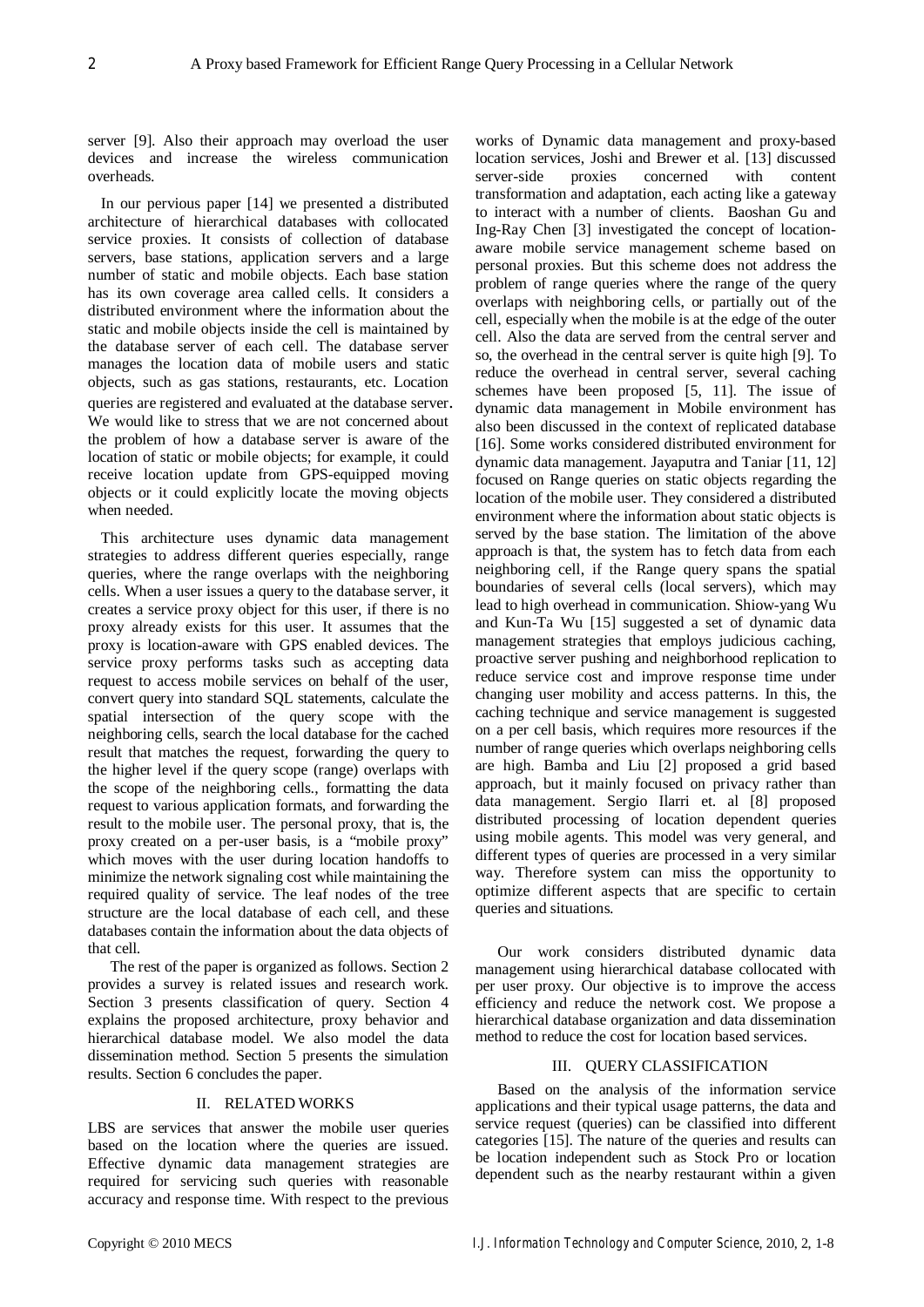range. Similarly, some data are locally available where as some are available from central or remote source. To make our design general and flexible, we assume an object based service environment. The service request (query) for information can be categorized as follows [15].

- Object Queries, that targets specified objects
- Range Queries, that targets objects located within a range restriction
- Map Queries, for area map information

#### *A. Range Queries*

In this paper, we consider only range queries. Range queries are location dependent queries to locate desired type(s) of object(s) within a specified distance around the client. Range Query is formally defined as

$$
RQ (p) = \{O|O.G \quad P.G \qquad \}
$$

where P is the query polygon, O is the reference object or the mobile user who issues the query, O.G is the geometry of object O, P is the target object and P.G is the geometry of target object P. The query returns all target objects that falls within the range of the query.

Range Queries can be classified into three based on the motion properties of O (Querying object also called reference object) and P (target object). The first class of queries consists of moving (reference object) queries over static (target) objects. A query such as "Provide locations of all gas stations within 10 miles, selling gas at less than three dollars per gallon, over the next hour" belongs to this particular class of queries. The focal object of the query is the car moving on the highway which poses this query. On the other hand a query such as "Provide the locations for all cabs within five miles of my current location" is a static query over moving objects. A query such as "Locate all customers who are looking for cabs and are within five miles of my position over the next 20 minutes" is an example of a moving query over moving objects. The cab which registers this query is the focal object of the query in this scenario.

Range Queries may be presented using SQL like syntax as below

SELECT *projections* FROM *set-of-objects* WHERE *Boolean-conditions* 

where *projections* is the list of attributes that we want to retrieve from the selected objects, *set-of-objects* is a list of object classes that identify the objects intersecting to the query, and *Boolean conditions* is a Boolean expression that select objects from those included in *setof-objects* by restricting their attribute values or demanding certain location dependent constraints. For example, 'Provide locations of all gas stations within 10 miles, selling gas at less than three dollars per gallon' may be presented as

SELECT gas-station-name, street-name

the *inside (10 miles, O1, gas-stations) and (Rate < 3)* represents the location dependent-constraint defined in our system. This may also be defined by a function *Distance (ref-object, target-object)* which obtains the distance between reference object (Querying Object) and target object, depending upon the underlying Database Management System used.

Range queries are serviced by the local database servers depending on the range of the query. If the query scope (range) falls within the current cell, then such a query can directly be processed by the local database server. If the range overlaps with the neighboring cells, supporting service requests requires neighboring base stations (local servers) to exchange information on target object. Different methods were proposed, like neighborhood replication, to address such service requests [15]. Our system uses a hierarchical tree like database structure, built with local servers to address such range queries.

# IV. SYSTEM ARCHITECTURE AND RANGE QUERY EVALUATION

For simplicity, the mobile communication system is modeled as homogeneous rectangular cells [11, 12] as shown in Figure 1. Each cell is assumed to have at least one Base station (BS). Several cells are connected together to form a location area with a Base Supporting Station (BSS). The mobile client within a cell communicates with the BS of the cell through a wireless channel.



#### *A. Database Server Hierarchy*

In our previous paper [14], we devised a general service request model for location based services. Under this scheme, the local server is the data manager and wireless information server for a single cell. Each cell is assumed to have a unique local server which provides services to all clients. It maintains a local information database and a per user proxy. It is responsible for managing local information as well as the key player to provide location based services. Figure 2, shows the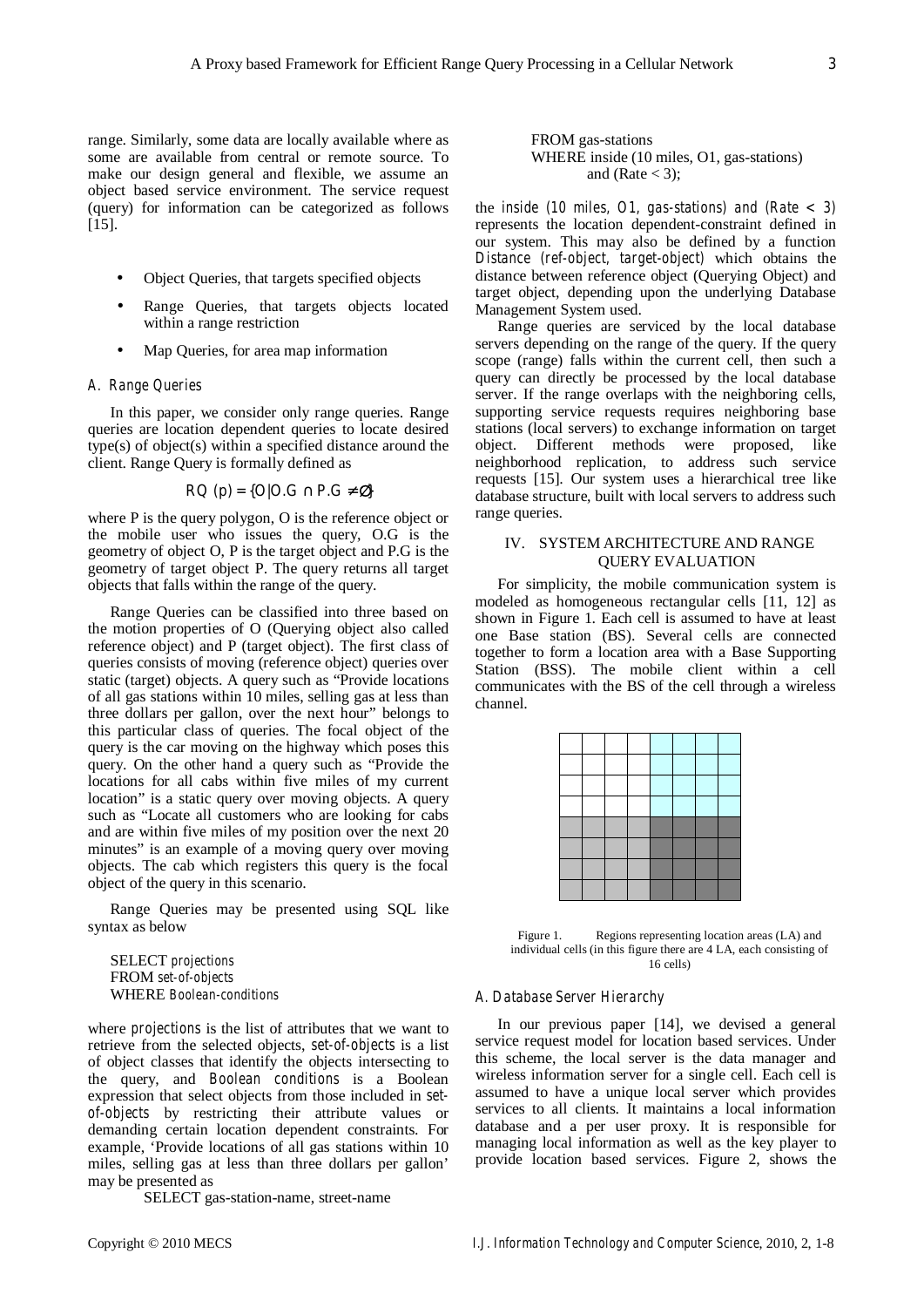hierarchical structure of the cells and the databases. Four cells are grouped under two Location Areas (The number of cells is reduced for simplicity). Cell 1 and Cell 2 grouped under Location area 1 and Cell 3 and Cell 4 grouped under Location Area 2. At each server a data Management System module is in charge of storing and providing location data about static and mobile objects within the cell. It is assumed that each internal node (database) contains the cumulative information of its subnodes. Proper synchronization methods have to be devised for maintaining up-to-date information in all databases



Figure 2. Hierarchical Database structure

### *B. Proxy Behavior*

 The proxy object plays an important role in our dynamic data management system. When a user wants to submits a query to the DMS of the local server, server creates a proxy object for that user. Then, the proxy will perform tasks such as accepting service request (query) from the client, analyzing the scope of the query, routing the request to the local or parent servers according to the scope of the query and returning the results to the client. The proxy cooperates with the underlying location management system, so that it is location-aware, and knows the location of the mobile user when the client submits a query. It is also assumed that the proxy is aware of the scope of the current cell. All service requests from the client are routed through the proxy to the database.

Proxy has the following components

- 1. Request Handler
- 2. Query Analyzer
- 3. Query Generator
- 4. Filter Engine

The main steps involved in each component is explained in the following section

# *C. Query processing and Data Dissemination Model*

In this section, we explain the main steps of our query processing approach**.** 



Figure 3. Main steps involved in Proxy

The user device contains an application that is used to issue queries as well as keeps the retrieved data up to date. When the user issues a query, it creates a user proxy agent at the local server collocated with local database and the query is processed according to the following steps as shown in Fig 3.

Request Handler receives the query and transforms the query to intermediate specifications in the following way i) It obtains the location of the querying object (reference object ii) It obtains the target class objects from the query iii) It also obtains the time and maximum speed of the reference object. This is useful for calculating the buffer area that can be included in the result set based on a predictive calculation. However, we are not considering these parameters in this paper.

Query Analyzer handles two things. First it identifies the spatial area of the query from the location dependent constraints of the query. During this step it checks whether the query boundary overlaps with the neighboring cells. Each local server and DMS is aware of its location area and location area of its neighboring cells. If the query boundary is completely within the cell, it is executed by the local server. If the boundary intersects with neighboring cells having the same location area, then it is routed to the next higher level. If the cells are having different location area then it is passed to the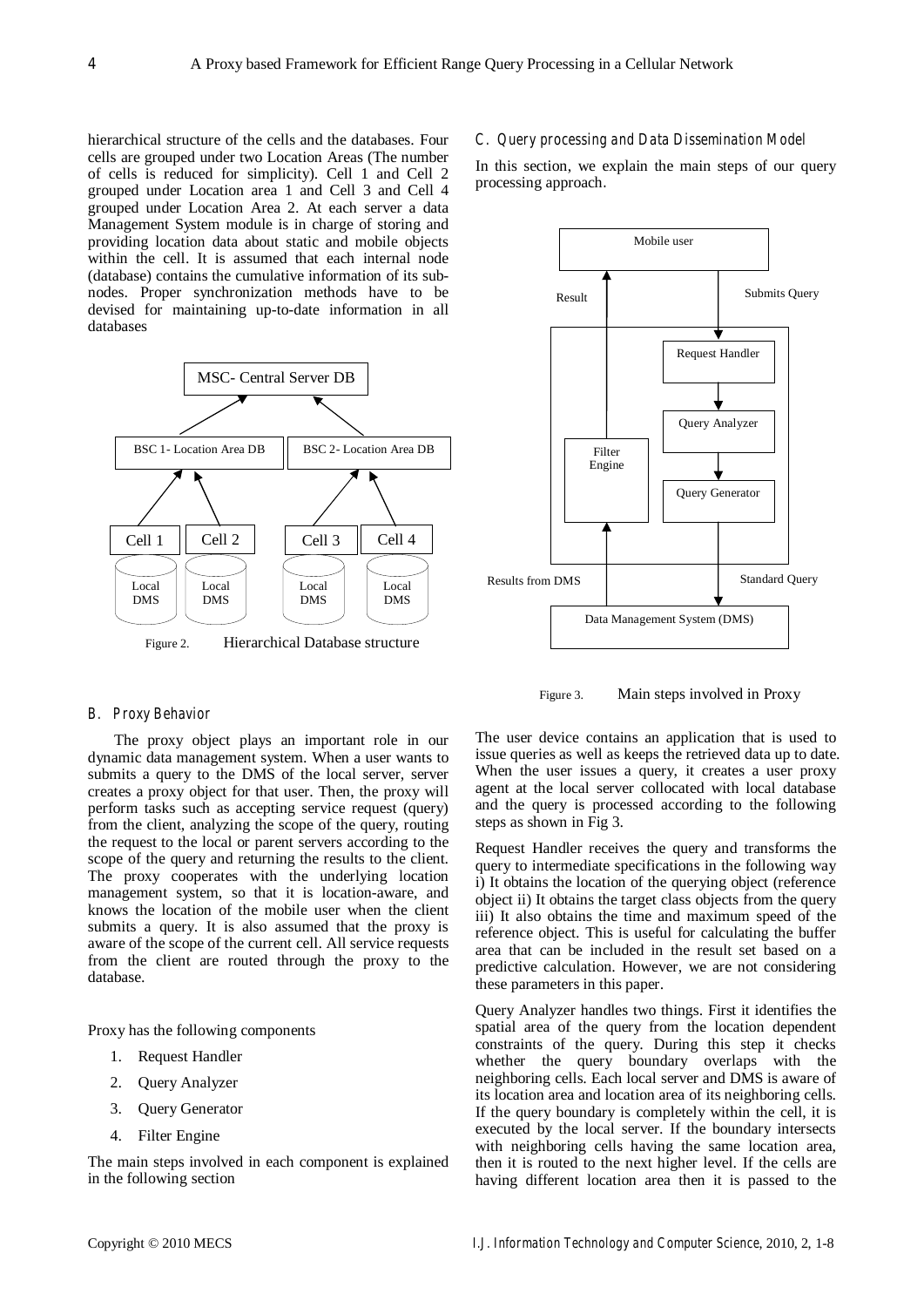topmost level as shown in Fig 2**.** The information about the boundary intersection and query specification is forwarded to the query generator.

The query generator submits the query to the appropriate DMS based on the information obtained from Query analyzer along with the query specifications. It generates appropriate type of standard queries suitable for the DMS. (Spatial query for spatial database or standard SQL queries for relational databases). It also selects the DMS, to submit the query as we described before. If the query boundary falls within the cell, then the query is submitted directly to local DMS, otherwise it is routed to the higher levels with the information given by Query Analyzer.

The result that contains results of objects from the buffer area, based on the predictive calculation. However in this paper, we are not using the predictive calculation. Filter engine filters out the result from the buffer area and only relevant result is presented to the user.

# *D. Algorithm*

To illustrate the service request handling procedure, we can refer to the example hierarchical database shown in fig. 2 and Fig. 4. Cell 1 and Cell 2 having the same location area and cell 3 and cell 4 is in another location area. The scope (range) of the query Q1 falls within cell 1. So this query is processed by the DMS within that cell. The scope of the query Q2 spans within Cell 3 and Cell 4. Since both these cells having the same location area, the query is routed to the upper level and processed by BSC1- location area DMS. The range of the query Q3 spans within Cell 2 and Cell 4. Since these cells are under different location area, the query is routed to MSC-the central Server DMS.



Figure 4. Range Query behavior

The following algorithm shows the proxy and database behavior and service request. Please refer Fig 5. It is supposed that the mobile client A in cell 1 issues a range query  $Q1(s, d, x, y, t)$  where s is the query string, r is the radius of the query, x and y are the geometrical coordinates available from GPS receiver attached with the mobile client and t is the time of request. The request is accepted by the proxy in the local server of cell A, then the Proxy analyze the following things



Figure 5. System Architecture for Location Based Service

- The scope (range) of the query RO
- The category of the target data objects O

As we discussed earlier, the range of the query Q may or may not overlap the neighboring cells, according to the size of the query range (scope) and the location of the user where the query is issued. Proxy analyzes the spatial intersection of the query with the neighboring cells and works as follows

- User submits a Range Query RQ then; proxy checks the range of the query. If the range falls within the boundary of the current cell (like Q2), request is forwarded to the local server of the current cell.
- If RQ and the range overlaps with the neighboring cells (like Q1 overlaps Cell A and B), the request is forwarded to the BSC server. The BSC server maintains the copy of all data objects that are kept in local databases under its hierarchy.
- If the range overlaps with the cells under different BSC, then the request is forwarded to the higher level server, which maintains all data objects of BSC Servers under its hierarchy.

*In our Example, we have shown only three level tree structure. But this can be extended to any level, based on the data management strategy.*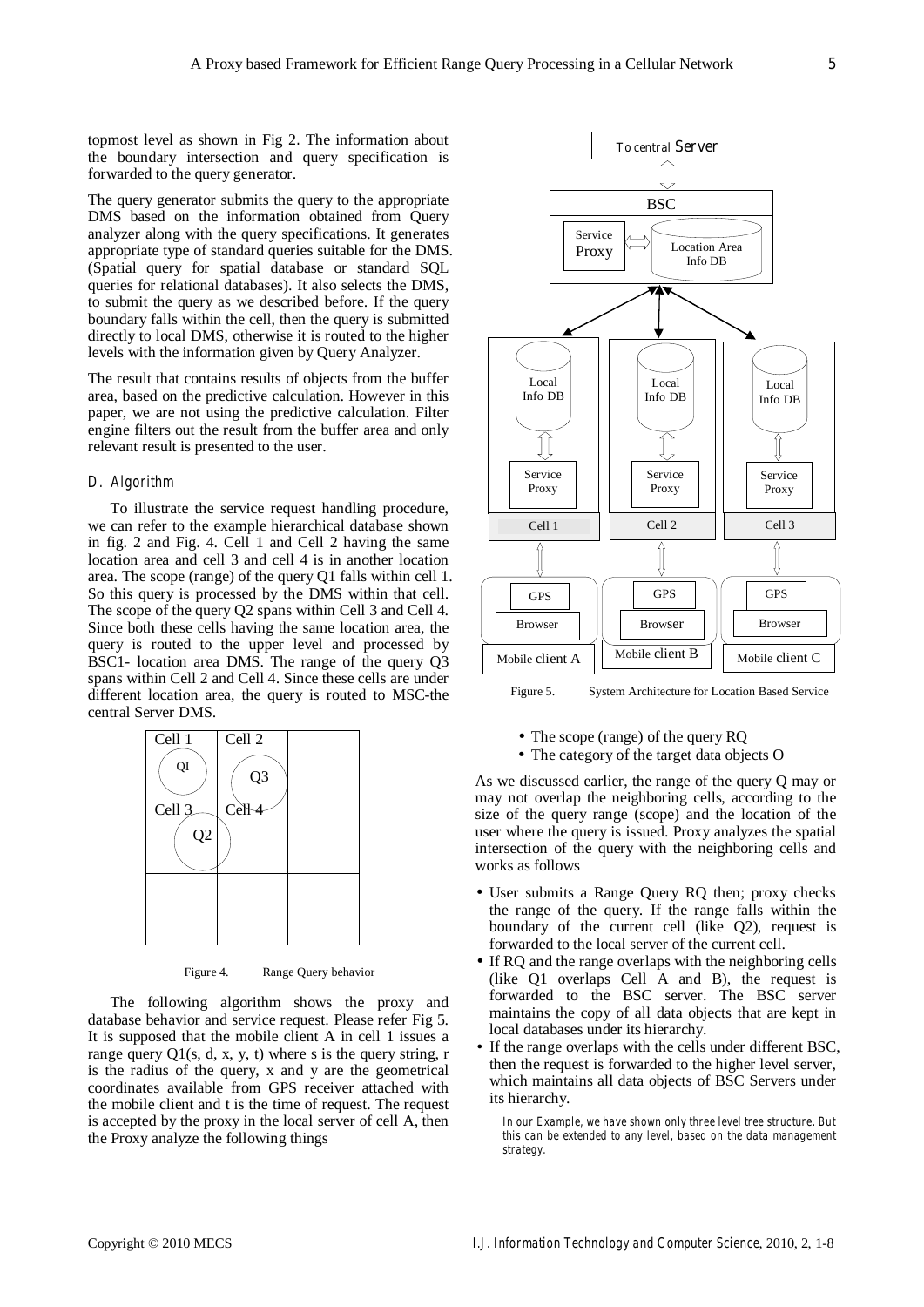The following algorithm shows the proxy and database behavior for service request.

| <b>Algorithm 1:</b> Overview of proxy and database behavior |                                      |  |  |  |  |  |  |  |
|-------------------------------------------------------------|--------------------------------------|--|--|--|--|--|--|--|
| R <sub>O</sub>                                              | : Range Query                        |  |  |  |  |  |  |  |
| OC                                                          | : Object Category                    |  |  |  |  |  |  |  |
| d                                                           | : Distance                           |  |  |  |  |  |  |  |
| $\boldsymbol{\mathrm{x}}$                                   | : X Coordinate of the query location |  |  |  |  |  |  |  |
| <sup>V</sup>                                                | : Y Coordinate of the query location |  |  |  |  |  |  |  |

# **Procedure:**

**While** receiving a RQ **do** 

BSscope = Current Base Station Scope  $BS[8] = Neighbouring Base Statistics$ Query<sub>scope</sub>  $=$  Calculate the scope of the query from the values of x, x and d **if** Intersection (Query<sub>Scope</sub>,  $BS_{\text{Score}}$ ) is true **then** Forward the request to the parent node server

- Process the query at the parent node server Return the result to the client through proxy **else if** query range overlaps the neighboring cell **then**
- Forward the request to the collocated database Process the query at the collocated database Return the result to the client through proxy Repeat step 11 through 15 **End While.**

**Stop.** 

# V. SIMULATION

We set the simulation with variable size of data set and partitioned the location domains using rectangular grids with varying resolution. The simulation was developed with C# and it was conducted on Intel machines with Windows 2003 as server and XP as clients.

The simulation database contains records of the random number of x, y. The number of objects for each cell is varied from 5,000 to 25,000. The experiment was conducted for Normal and Gaussian distribution. The query intersection was tested for two, three and four neighboring cells having same and different location area  $(T \Delta)$ 

|                       | .ر د ب            | <b>Mozilla Firefox</b> |           |                                                |              |        |  |                   |  |  |  |        |  |          |        |
|-----------------------|-------------------|------------------------|-----------|------------------------------------------------|--------------|--------|--|-------------------|--|--|--|--------|--|----------|--------|
| Eile                  | Edit              | View                   | History   | <b>Bookmarks</b>                               | Tools        | Help   |  | G > - C X O X D E |  |  |  |        |  |          | $-$    |
|                       |                   |                        |           | http://localhost:1033/Source Code/default.aspx |              |        |  |                   |  |  |  |        |  |          |        |
|                       |                   |                        |           | http://localhost:1Code/default.aspx            |              | at a   |  |                   |  |  |  |        |  |          |        |
|                       |                   |                        |           | ⊙Proposed System ONeighborhood Replication     |              |        |  |                   |  |  |  |        |  |          |        |
|                       |                   | No. of Objects         |           | 25000                                          |              |        |  |                   |  |  |  |        |  |          |        |
|                       | Resource Type:    |                        |           | Hotel                                          | $\checkmark$ |        |  |                   |  |  |  |        |  |          |        |
| X Axis<br>÷.<br>YAxis |                   |                        | 3000      |                                                |              |        |  |                   |  |  |  |        |  |          |        |
|                       |                   |                        | 4700      |                                                |              |        |  |                   |  |  |  |        |  |          |        |
|                       | Distance in Unit: |                        |           | Search<br>700                                  |              |        |  |                   |  |  |  |        |  |          |        |
|                       |                   |                        |           |                                                |              |        |  |                   |  |  |  |        |  |          |        |
|                       | Time              | Response               | ż.        | 0:0:0:188                                      |              |        |  |                   |  |  |  |        |  |          |        |
|                       |                   |                        | $SI$ $No$ |                                                |              | X Axis |  |                   |  |  |  | Y Axis |  |          |        |
|                       |                   |                        | 1)        |                                                |              |        |  | 1.00              |  |  |  |        |  | 5,905.00 |        |
|                       |                   |                        | 2)        |                                                |              |        |  | 1.00              |  |  |  |        |  | 8,057.00 |        |
|                       |                   |                        | 3)        |                                                |              |        |  | 1.00              |  |  |  |        |  | 9,654.00 |        |
|                       |                   |                        | 4)        |                                                |              |        |  | 2.00              |  |  |  |        |  |          | 372.00 |
|                       |                   |                        | 5)        |                                                |              |        |  | 3.00              |  |  |  |        |  |          | 904.00 |
|                       |                   |                        | 6)        |                                                |              |        |  | 3.00              |  |  |  |        |  | 1,363.00 |        |
|                       |                   |                        | 7)        |                                                |              |        |  | 3.00              |  |  |  |        |  | 9,378.00 |        |



We evaluated the performance difference of our system with neighborhood replication under different objects distribution, varying number of cells and varying number of objects. Fig. 6 shows the screen of the simulation window.

Fig. 7 shows the response time under Normal distribution of objects in each cell and the query range intersection with two neighboring cells under the same location area (LA). Fig. 8 shows the response time under Normal distribution of objects in each cell and the query range intersection with four neighboring cells under the same location area (LA)



Figure 7. Response time under Normal distribution of objects and query intersection with two neighboring cells



objects and query intersection with four neighboring cells

Fig. 9 shows the response time under Gaussian distribution of objects in each cell and the query range intersection with two neighboring cells under the same location area (LA). Fig. 10 show the response time under Gaussian distribution of objects in each cell and the query range intersection with four neighboring cells under the same location area (LA)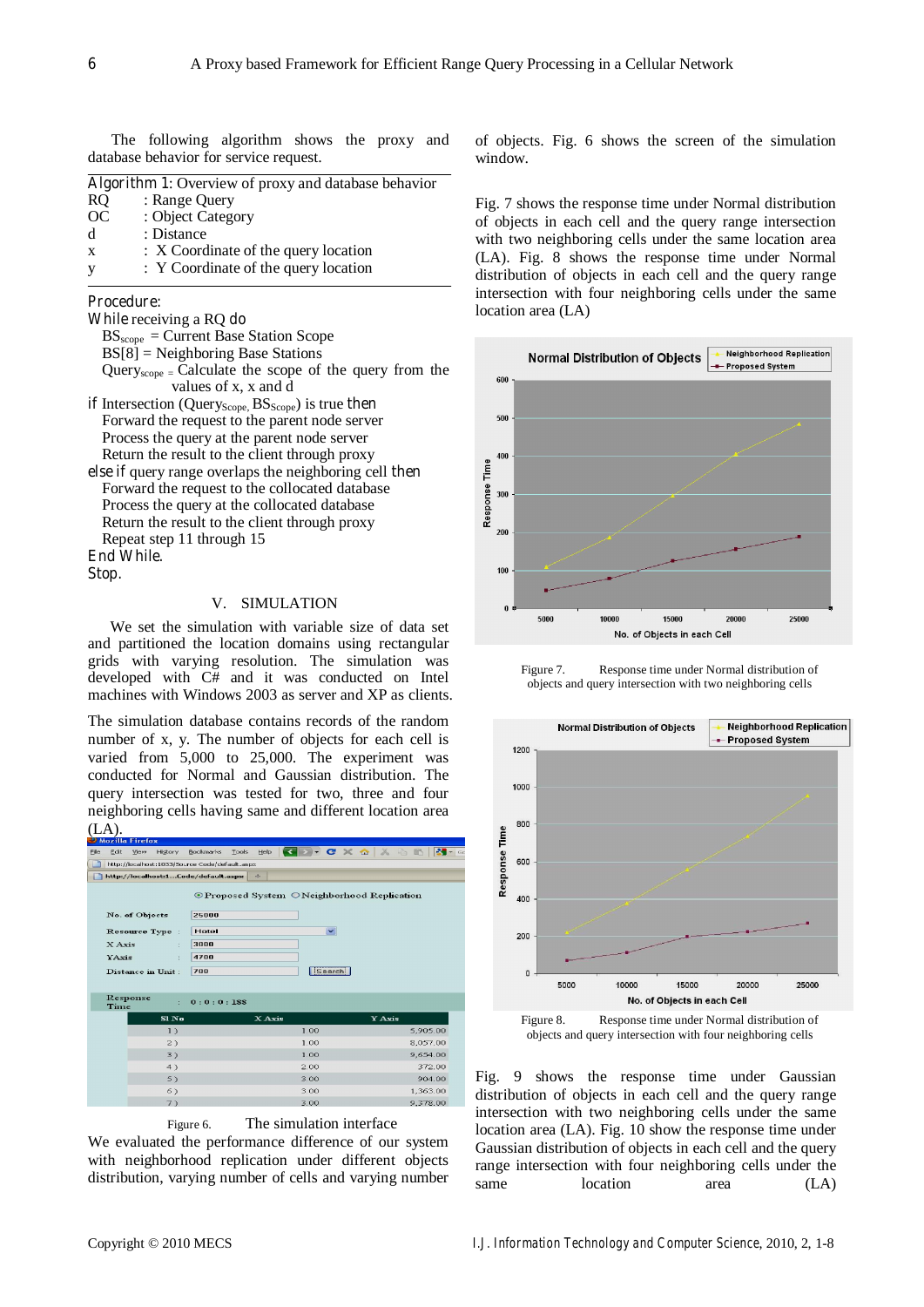

Figure 9. Response time under Gaussian distribution of objects and query intersection with two neighboring cells





The X Values are the number of objects in a cell and Y values are the response time. Under all conditions our system shows improved response time.

# VI. CONCLUSION

In this paper, we proposed a hierarchical distributed database structure with collocated proxy, to facilitate location based service delivery for Range Queries. As per the architecture, each cell contains a local database, which keeps the information regarding the static objects within the cell. The Cumulative data of all cells in location area (LA) is kept in a database under BSC and the hierarchy continues upward.

A per user proxy is attached with the local database of each cell. When the user communicates with the proxy, it calculates the query scope and routes the query to the

appropriate level of the hierarchical database structure, based on the spatial intersection of the query scope with the boundaries of the cell. The result is routed back to the user through the proxy. Simulation shows the effectiveness of our architecture. We are planning to extend our approach to deal with moving objects where target objects move within multiple base stations as our future work.

#### **REFERENCES**

- [1] Baihua Zheng, Jianliang Xu, Wang-Chien Lee and Dik Lun Lee, "Grid-partition Index: a hybrid method for nearest-neighbor queries in wireless location-based services," The VLDB Journal Vol. 15(1), Jan 2006, pp. 21- 39, doi:10.1007/s00778-004-0146-0.
- [2] Bamba, B., Liu, L., Iyengar, A., and Yu, P., "Distributed Processing of Spatial Alarms: A Safe Region-based Approach," in IEEE ICDCS, pp. 207–214, 2009
- [3] Baoshan Gu and Ing-Ray Chen, "Performance Analysis of Location-Aware Mobile Service Proxies for Reducing Network Cost in Personal Communication System," Mobile Networks and Applications, Vol. 10(4), Aug 2005, pp. 453-463.
- [4] B.Y. Chan, A. Si and H.V. Leong, "Cache Management for Mobile Databases: Design and Evaluation," Proc.of 14th ICDE, Feb 1998, pp. 54-63.
- [5] Cai. Y., Hua, K.A., Cao, G, and Xu. T, "Real-time processing of Range Monitoring Queries in heterogeneous mobile databases", IEEE Trans. Mob. Comput. 5,7 (July 2006), 931-942.
- [6] Gedik, B. and Liu, L, "A distributed location monitoring service using moving location queries", IEEE Trans. Mob. Compt, 5,10 (Oct 2006), 1384-1402
- [7] Hu et al. "A generic framework for monitoring continuous spatial queries over moving objects", SIGMOD Conference, 2005, pp. 479-490.
- [8] Y. Huang, A.P. Sistla and O. Wolfson, "Data Replication for Mobile Computers," SIGMOD Conference, May 1994, pp. 13-24, doi:10.1145/191839.191845
- [9] Ilarri, S., Mena, E., Illarraamendi, A. "Location-Dependant Query Processing: Where We Are and Where We Are Heading," ACM Comput. Surv. vol. 42.3, Article 12, Mar. 2010, pp. 2127-2130, doi:10.1145/1670679.1670682
- [10] R. Jain, Y.B. Lin, C.Lo and S. Mohan, "A Caching strategy to reduce network impacts of PCS", IEEE Journal on Selected Areas in Communications , Vol. 12(8), 1994, pp. 1434-1444
- [11] J. Jayaputera, D. Taniar, "Defining Scope of Query for Location-Dependant Information Services" LNCS, Springer-Verlag, Vol. 3207, 2004, pp. 23-43, doi: 10.1007/978-3-540-30121-9\_35.
- [12] J. Jayaputera, D. Taniar, "Data retrieval for locationdependent queries in a multi-cell wireless environment," IOS Press, Journal of Mobile Information Systems, Vol. 1, pp. 91-108.
- [13] A. Joshi, "On proxy agents, mobility, and web access," ACM Journal on Mobile Networks and Application, Vol. 5(4), Dec 2000, pp. 233-241, doi: 10.1023/A: 1019120915034.
- [14] Muhamed Ilyas, R. Vijayakumar, "A Proxy Based Dynamic Data Management using Hierarchical Database for Location Based Services," Proc. International Conference & Workshop on Emerging Trends in